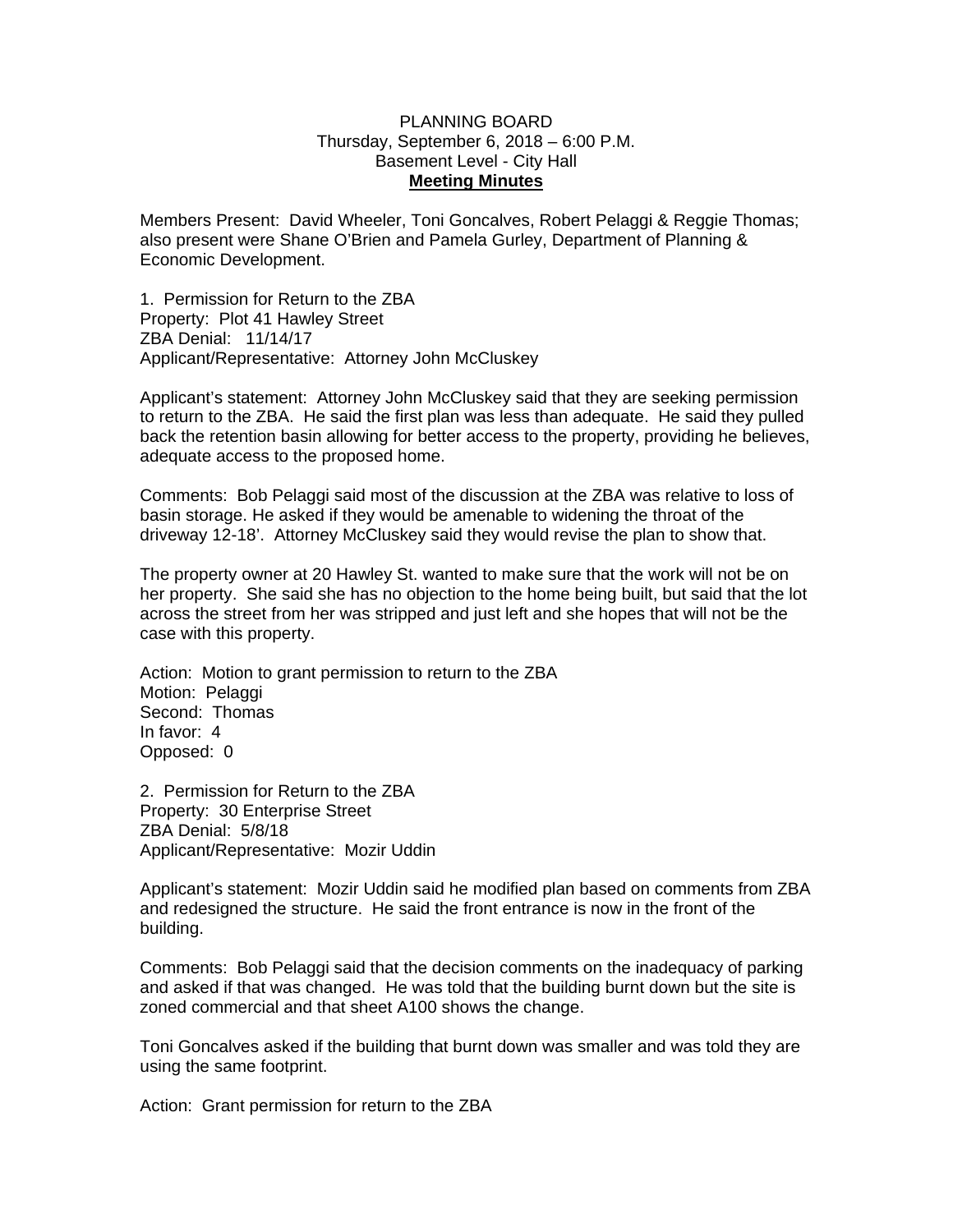Motion: Pelaggi Second: Thomas In favor: 4 Opposed: 0

3. Definitive Subdivision Property: Plot 2 Belgravia Ave. – **Continued to October 2, 2018**  Lots: 4 Owner/Representative:Curley & Hansen

4. Definitive Subdivision Property: Plots 12 & 13 Melrose Ave. Lots: 2 Owner/Representative:Carl Djusberg, Absolute Builders**/** Bill Self Curley & Hansen

Applicant's statement: Bill Self said that the developer would like to build two three bedroom colonials. He said they are proposing 1,500' of gravity sewer line across the property in the back owned by Djusberg to service the new lots and possibly tie in the new homes proposed across the street (taking them off pump systems). This will also allow for residents on Melrose the opportunity to tie into gravity sewer. He said he is before the board tonight to make sure there are no other changes requested before they file with the conservation commission. He said he met with the city engineer and he asked that they raise the man holes to make sure they are out of the flood plain elevation. He said that the plan needs some "tweaking" still and they are requesting a continuance pending conservation approval.

Continued to Wednesday, November 7, 2018.

5. Definitive Subdivision Property: 12 Holmes Ave. Lots: 2 Owner/Representative:Attorney John F. Creedon/Ed Jacobs, Jacobs Driscoll

Applicant's statement: Attorney John Creedon said that they have been through the ZBA and are proposing two 7,100 sf lots. He said that they had met with *Chike* (city engineer) this week and made the requested changes which show on the revised plan submitted tonight. He said that they sent the plan to *Chike* and he (Creedon) said that C*hike* had said that he was going to email his ok to the planning department today. The secretary said that they received no email and that they had spoken with the city engineer several times that afternoon. She said that they usually receive a response from the city engineer.

Ed Jacobs said that they changed the datum to BCB; located and identified the utility lines and added the details (he noted that the drain MH has been paved over); added the inverts to the sewer; the driveway was narrowed to 16'; showed roof drains connecting to cul tec system.

There was no public comment.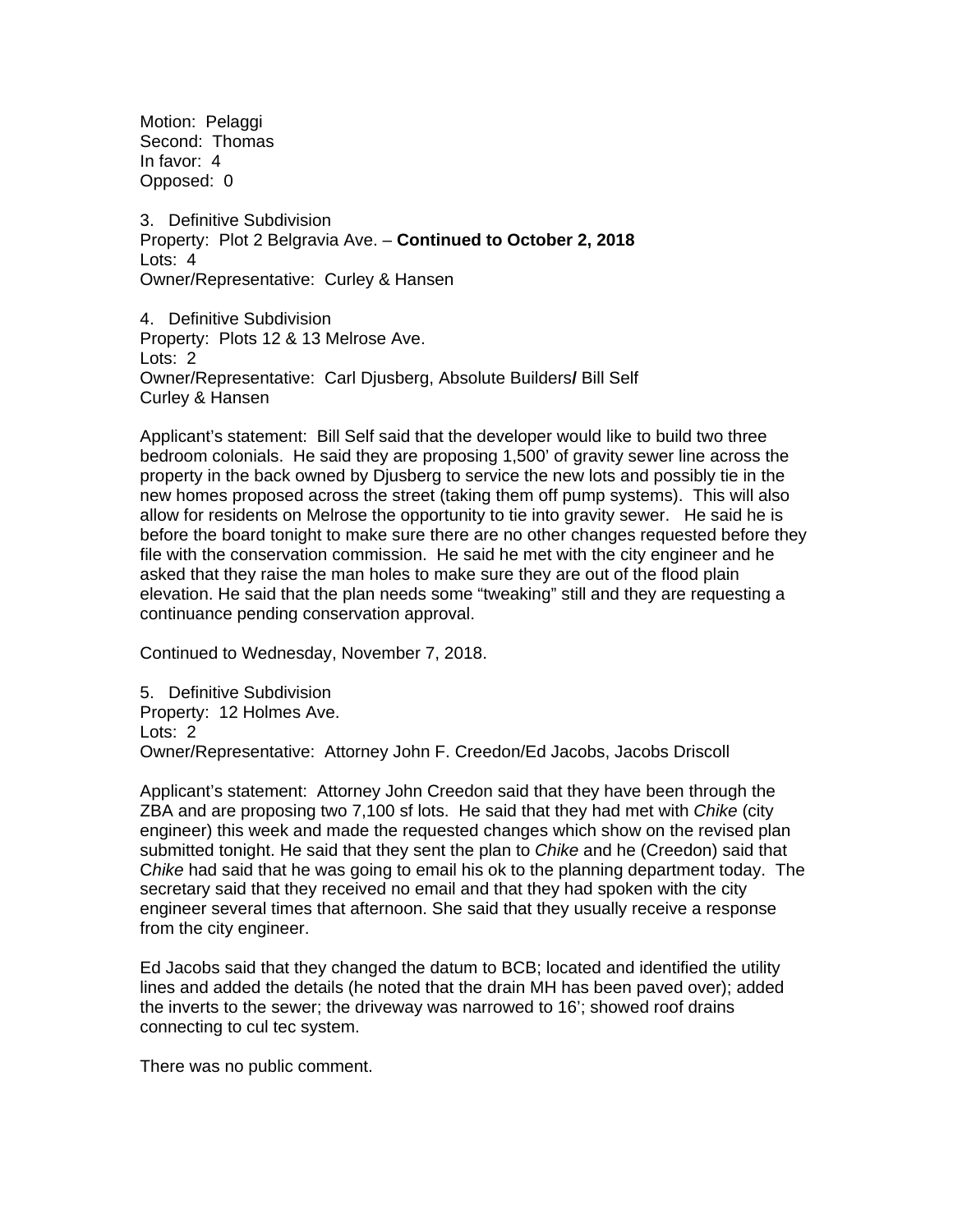The chair again pointed out that they are receiving revised plans at the last minute and being asked to vote. After some discussion the board felt that in this case, a conditional approval might be acceptable as the applicant's representative has stated to the board that they made all the necessary changes to the plan requested by the city engineer and all that was missing was corroboration by engineering.

Decision: Approve revised plan dated 9-5-18 with condition that the planning department receives the stated corroboration from the city engineer. Motion: Pelaggi Second: Goncalves In favor: Wheeler, Pelaggi, Goncalves Opposed: 0 Abstention: Thomas

Waiver Requests: Section IV (b) "streets" existing street (Holmes Ave. is an existing public way); (3) width; (f) utilities (underground) above ground (utilities are existing); Section V (c) curbs and sidewalks: request for no sidewalks or curbs (to meet existing condition); Other Frontage waiver requested (175' required, 60' requested)

Motion: Pelaggi Second: Goncalves In favor: Wheeler, Pelaggi, Goncalves Opposed: 0 Abstention: Thomas

Surety will be by covenant.

6. Site Plan Approval Property: 899 Belmont Street Proposed Convenience Store/Gas/Repair Station Applicant: Titaniam Group/Attorney John F. Creedon

Applicant's statement: Hal Chouba said this project is the redevelopment of the existing gas station at 899 Belmont St. He said that have conservation and zba approval. He said they are adding two additional pumps, additional repair bays, the existing building will be used as a convenience store; they reduced the curb cut on the easterly side; the westerly side has been reduced to 15' and will be used as egress only and the building will be tied into sewer. He said that Belmont St. is under construction by MassDot.

Comments: Bob Pelaggi said that the property is an unsightly and dysfunctional site now and this would be quite an improvement; he said he would like to see a right turn only sign at the westerly drive.

Shane O'Brien said that they still need the MassDOT permit and would like to make sure that is a condition of approval.

Action: Grant site plan approval with standard as submitted with the condition that they receive a MassDOT permit. Motion: Pelaggi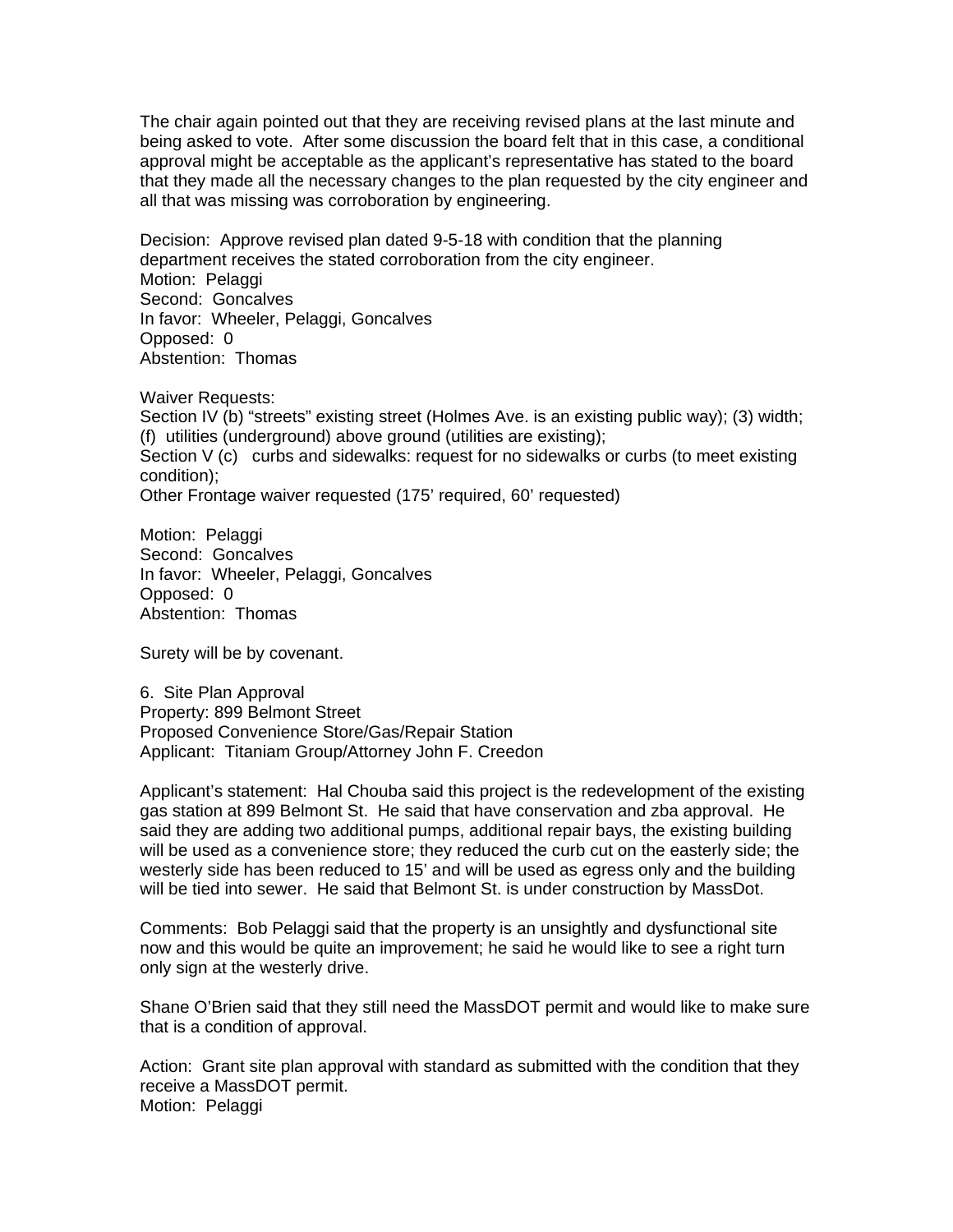Second: Goncalves In favor: 4 Opposed: 0

7. Site Plan Extension Property: 695 N. Main Street Single Occupancy Building Applicant: Father Bills/MainSpring

The secretary said that Father Bill's has requested an extension to their existing Site plan permit for the Welcome Home II project on Main Street. The current permit expires on November 7, 2018 and they are asking for an additional 60 days.

Bob Pelaggi said he would be agreeable to granting them some extra time to make sure that they can complete the project within the time frame. The board was in agreement.

Action: Issue a 120 day extension from the expiration of the current permit. Motion: Pelaggi Second: Goncalves In favor: 4 Opposed: 0

## *Endorsement of ANR Plans, Subdivision Plans and/or Lot Releases*

The secretary said they had received a request for release of the cash surety for the work for the subdivision at 12 & 18 St. Casimir Ave. (\$11,000); she said they had received notification from the DPW that the work was satisfactory.

Action: Release the cash surety. Motion: Thomas Second: Pelaggi In favor: 4 Opposed: 0

72 Leyden Park Road - endorsement of the plan by the board; the secretary said that they received the signed covenant. She pointed out that this plan is slightly difference than the plan last presented. She said the contractor stopped by the office with a plan showing a smaller house that was being connected to gas. She said she call the surveyor and asked him to add the gas line to the plan. This plan reflects the existing line and the new line being installed by Columbia Gas. She said the contractor has also requested release of the existing home at 72 Leyden Park Road which will allow for him to purchase the vacant lot. This can be done once the plan and covenant are on record. The board will continue to hold the vacant lot until either work in the road is complete or cash surety is placed.

Action: Release #72 Leyden Park Road from covenant pending receipt of recording information for plan and covenant. Motion: Goncalves Second: Thomas In favor: 4